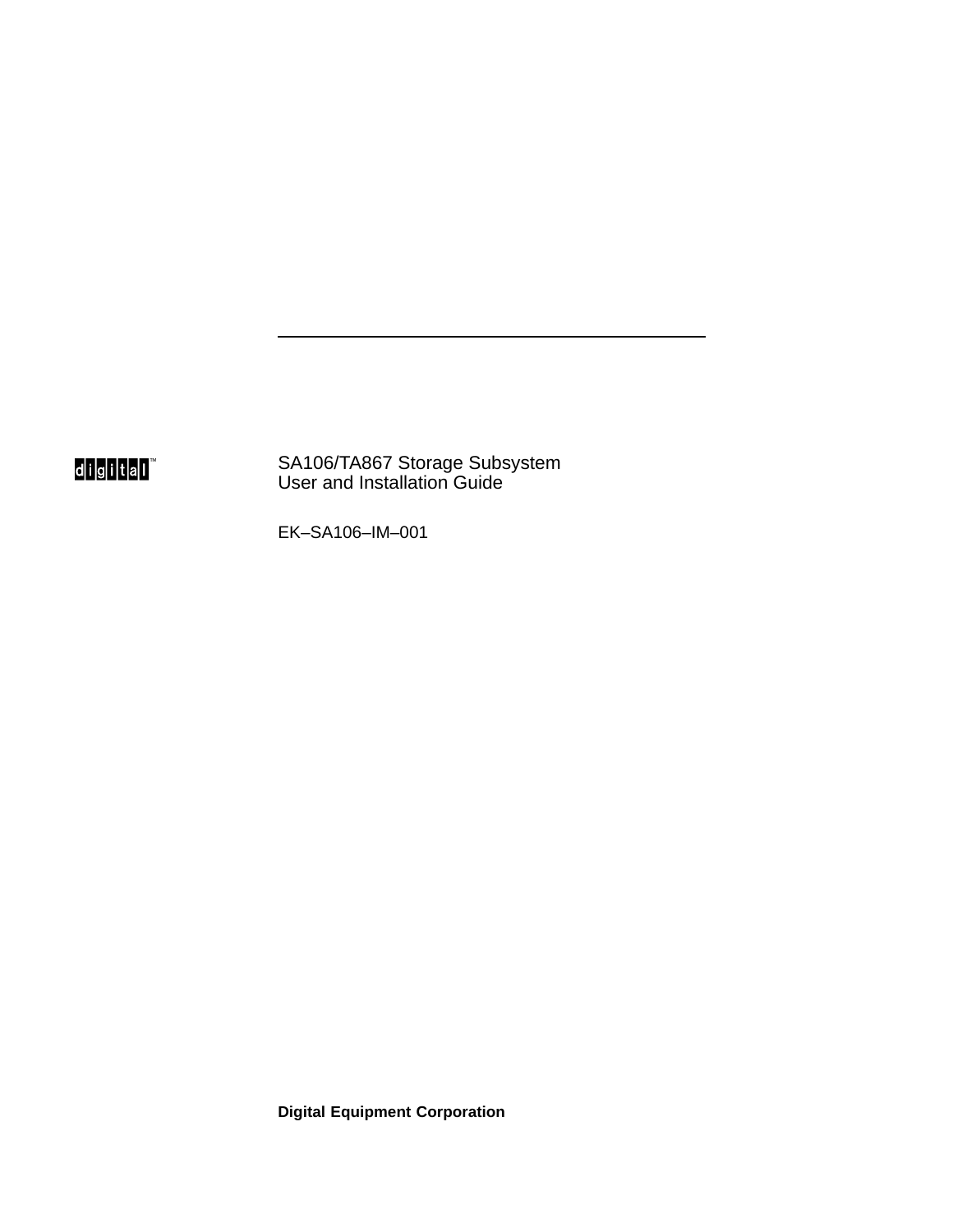#### **First Edition, August 1992**

The information in this document is subject to change without notice and should not be construed as a commitment by Digital Equipment Corporation. Digital Equipment Corporation assumes no responsibility for any errors that may appear in this document.

Copyright © Digital Equipment Corporation 1992

All Rights Reserved. Printed in U.S.A.

FCC NOTICE: The equipment described in this manual generates, uses, and may emit radio frequency energy. The equipment has been type tested and found to comply with the limits for a class A computing device pursuant to Part 15 of FCC Rules, which are designed to provide reasonable protection against such radio frequency interference when operated in a commercial environment. Operation of this equipment in a residential area may cause interference, in which case the user at his own expense may be required to take measures to correct the interference.

The following are trademarks of Digital Equipment Corporation: CompacTape, TK, TZ, VAX, VMS, and the DIGITAL logo.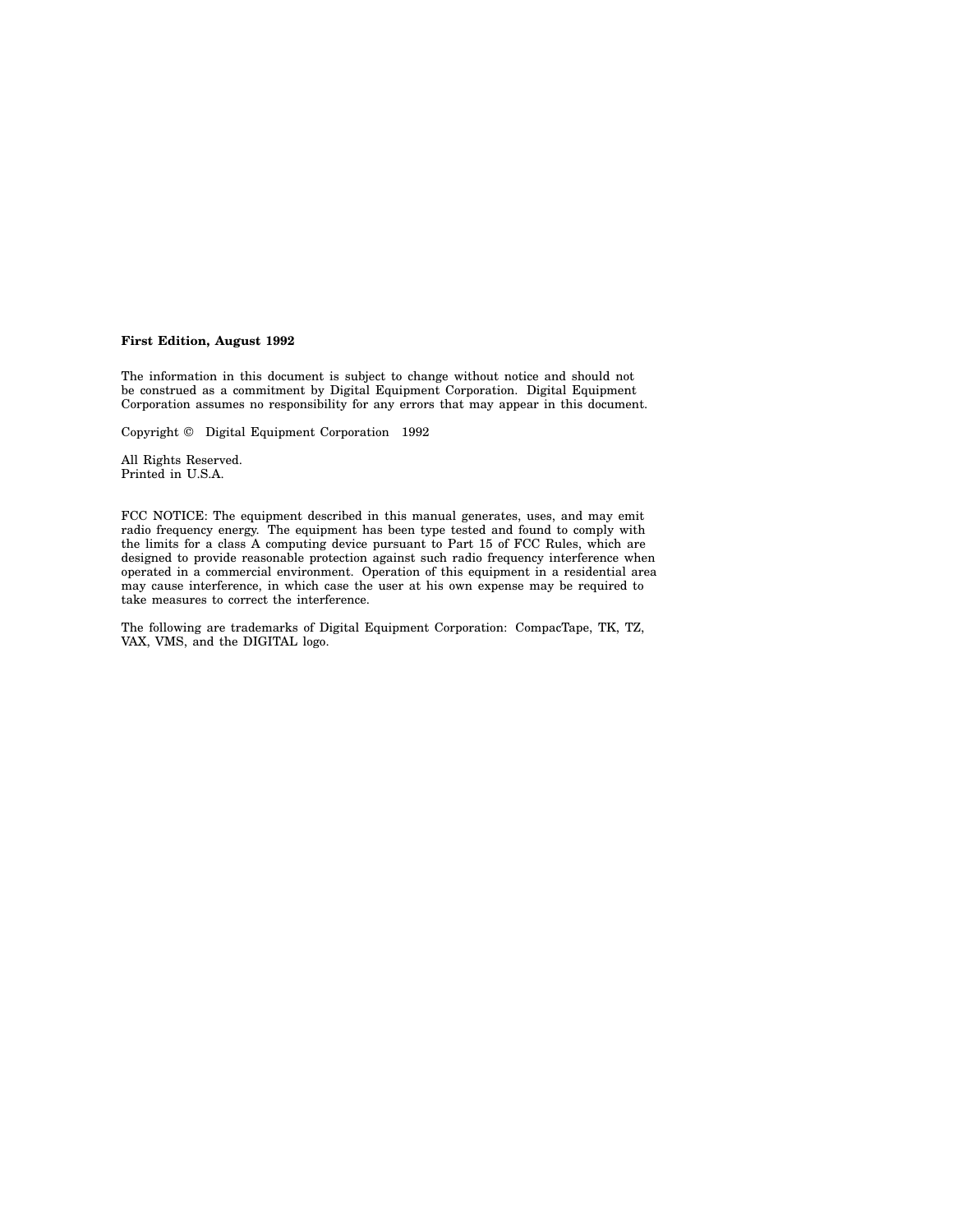## **Contents**

| <b>Preface</b><br>$\overline{\mathbf{V}}$ |                                                                                                      |         |  |  |
|-------------------------------------------|------------------------------------------------------------------------------------------------------|---------|--|--|
| 1                                         | <b>User Information</b>                                                                              |         |  |  |
| 1.1                                       |                                                                                                      | $1 - 1$ |  |  |
| 1.2                                       | $Specifications \ldots \ldots \ldots \ldots \ldots \ldots \ldots \ldots \ldots \ldots \ldots \ldots$ | $1 - 3$ |  |  |
| 1.3                                       | Related Documentation                                                                                | $1 - 3$ |  |  |
| $\mathbf{2}$                              | <b>Physical Installation</b>                                                                         |         |  |  |
| 2.1                                       |                                                                                                      | $2 - 1$ |  |  |
| 2.1.1                                     | Space Requirements                                                                                   | $2 - 1$ |  |  |
| 2.1.2                                     | Power Requirements                                                                                   | $2 - 1$ |  |  |
| 2.1.3                                     | Environmental Requirements                                                                           | $2 - 1$ |  |  |
| 2.1.4                                     |                                                                                                      | $2 - 2$ |  |  |
| 2.1.5                                     |                                                                                                      | $2 - 2$ |  |  |
| 3                                         | <b>Acceptance Testing</b>                                                                            |         |  |  |
| 3.1                                       | Power-on Self-test                                                                                   | $3 - 1$ |  |  |
| 3.2                                       |                                                                                                      | $3 - 1$ |  |  |
| <b>Operation</b><br>4                     |                                                                                                      |         |  |  |
| 4.1                                       | Controls and Indicators                                                                              | $4 - 1$ |  |  |
| <b>Figures</b>                            |                                                                                                      |         |  |  |
| $1 - 1$                                   | SA106 Storage Subsystem                                                                              | $1 - 2$ |  |  |
| $2 - 1$                                   |                                                                                                      | $2 - 4$ |  |  |
| $4 - 1$                                   | SA106 and TA867 Controls and Indicators                                                              | $4 - 3$ |  |  |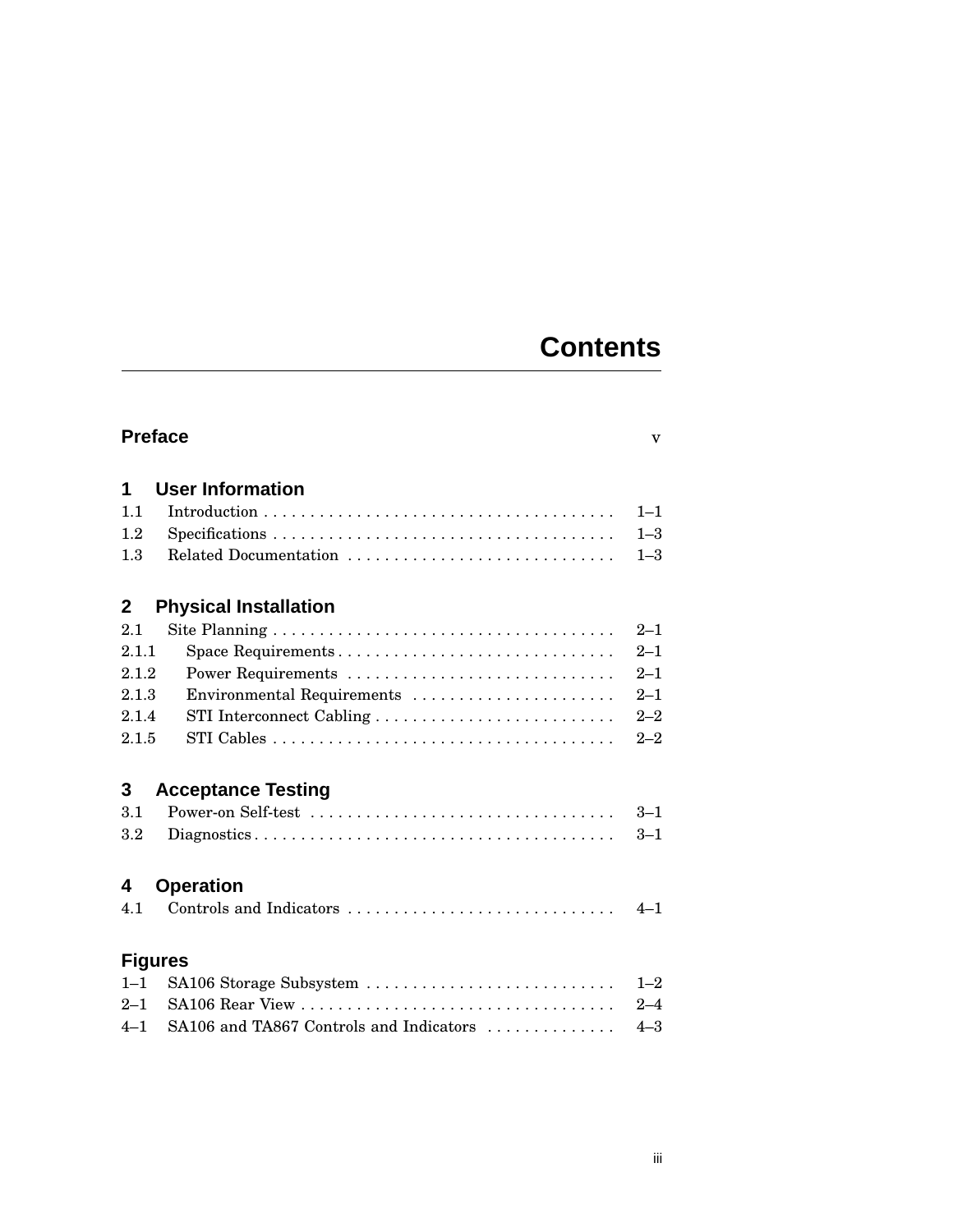iv Contents

### **Tables**

| $4-1$ SA106 and TA867 Controls and Indicators $4-2$ |  |
|-----------------------------------------------------|--|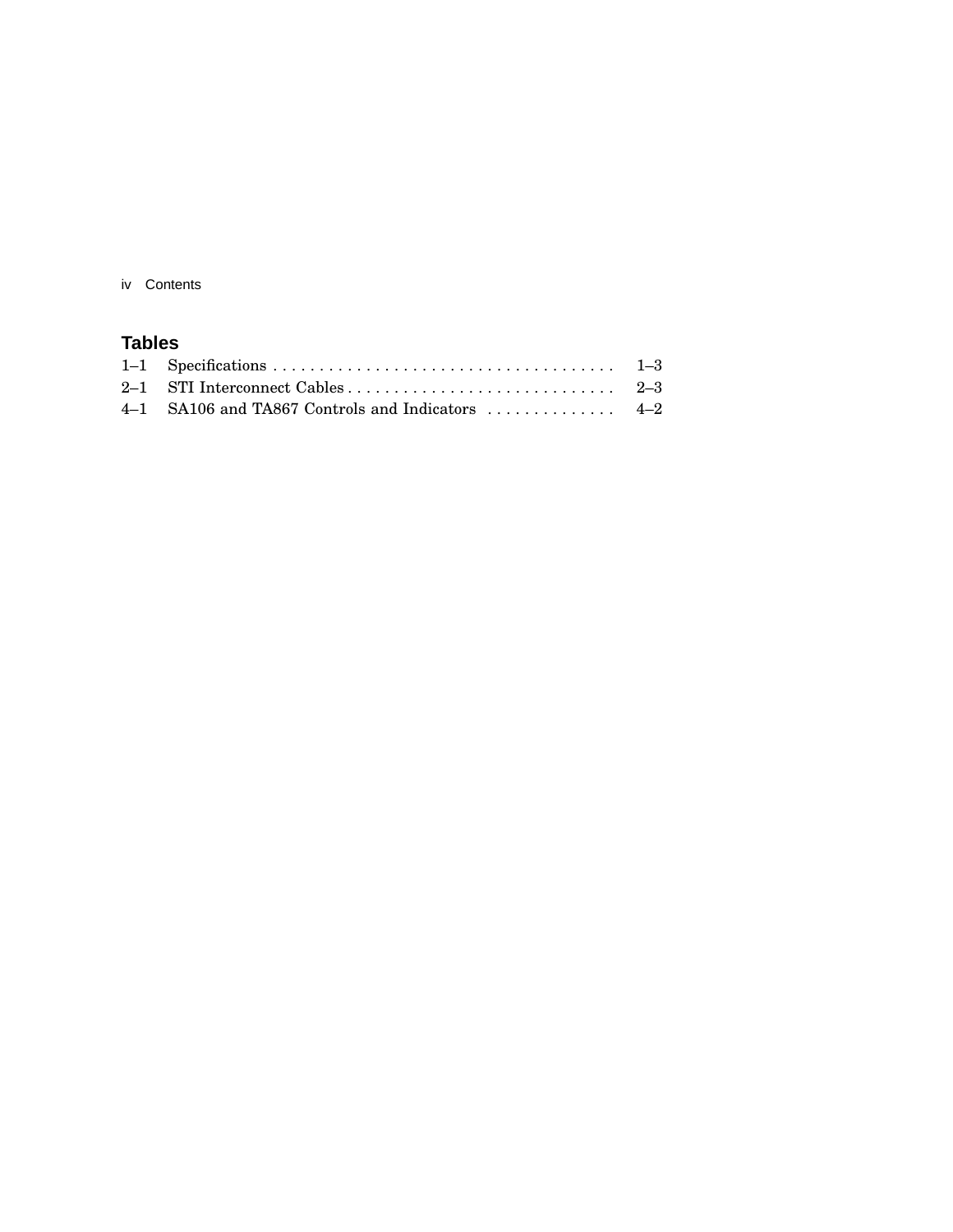## **Preface**

This manual includes four chapters that provide the following information about the SA106-AA/AB and TA867-AA/AB Storage Subsystem.

- User Information
- Physical Installation
- Acceptance Testing
- Operation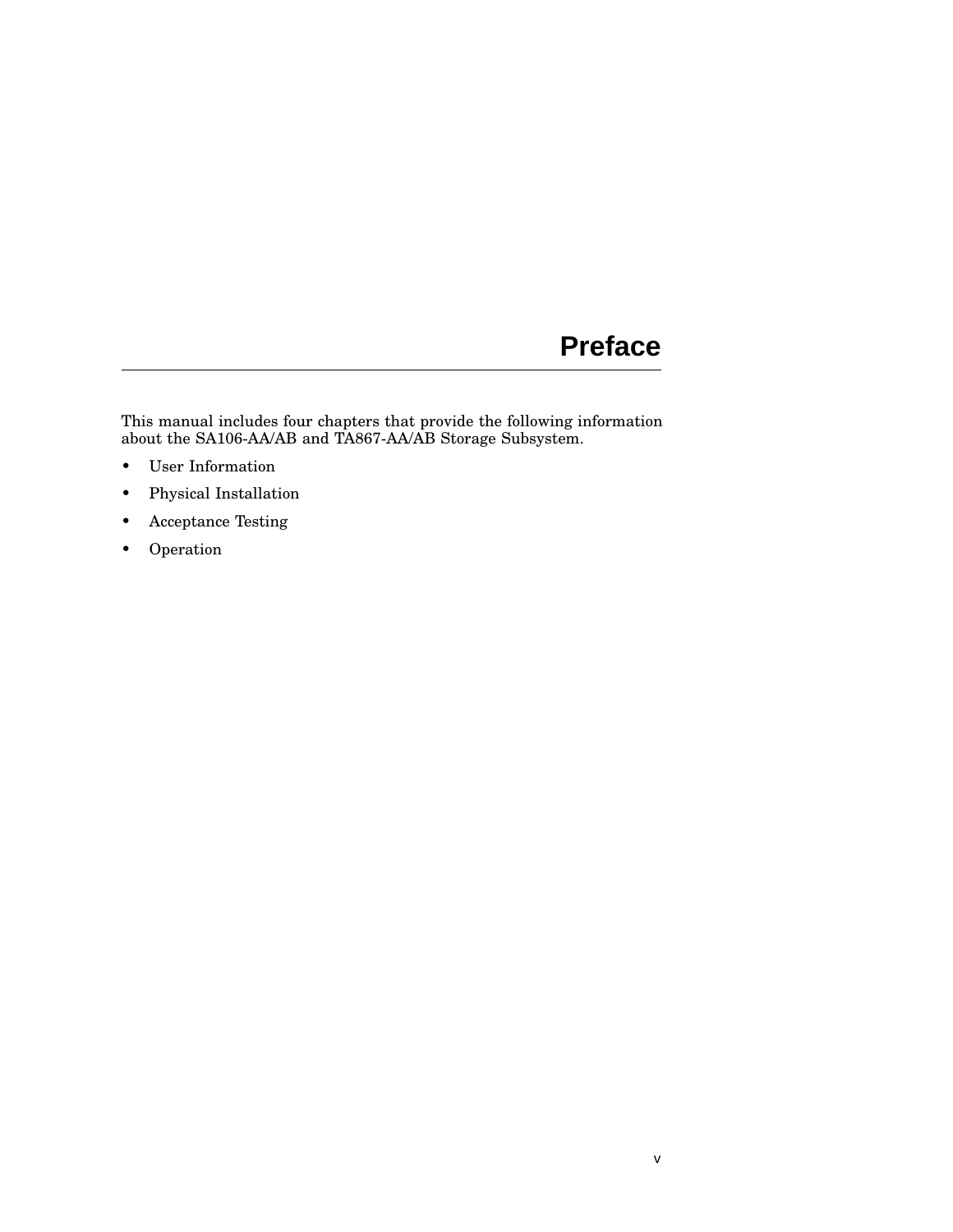## **1 User Information**

## **1.1 Introduction**

The SA106 storage subsystem (Figure 1–1):

- Can be added to any installation that uses conventional ac power
- Does not require any special site preparation

The SA106 storage subsystem contains two compartments:

- Upper compartment with one factory installed magazine tape subsystem
- Lower compartment with the SCSI/STI adapter assembly

The TA867 Kit is installed in an existing cabinet. See the installation instructions in the TA867 Kit for information.

The TA867 storage subsystem includes:

- Magazine tape subsystem
- SCSI/STI adapter assembly
- Mounting hardware kit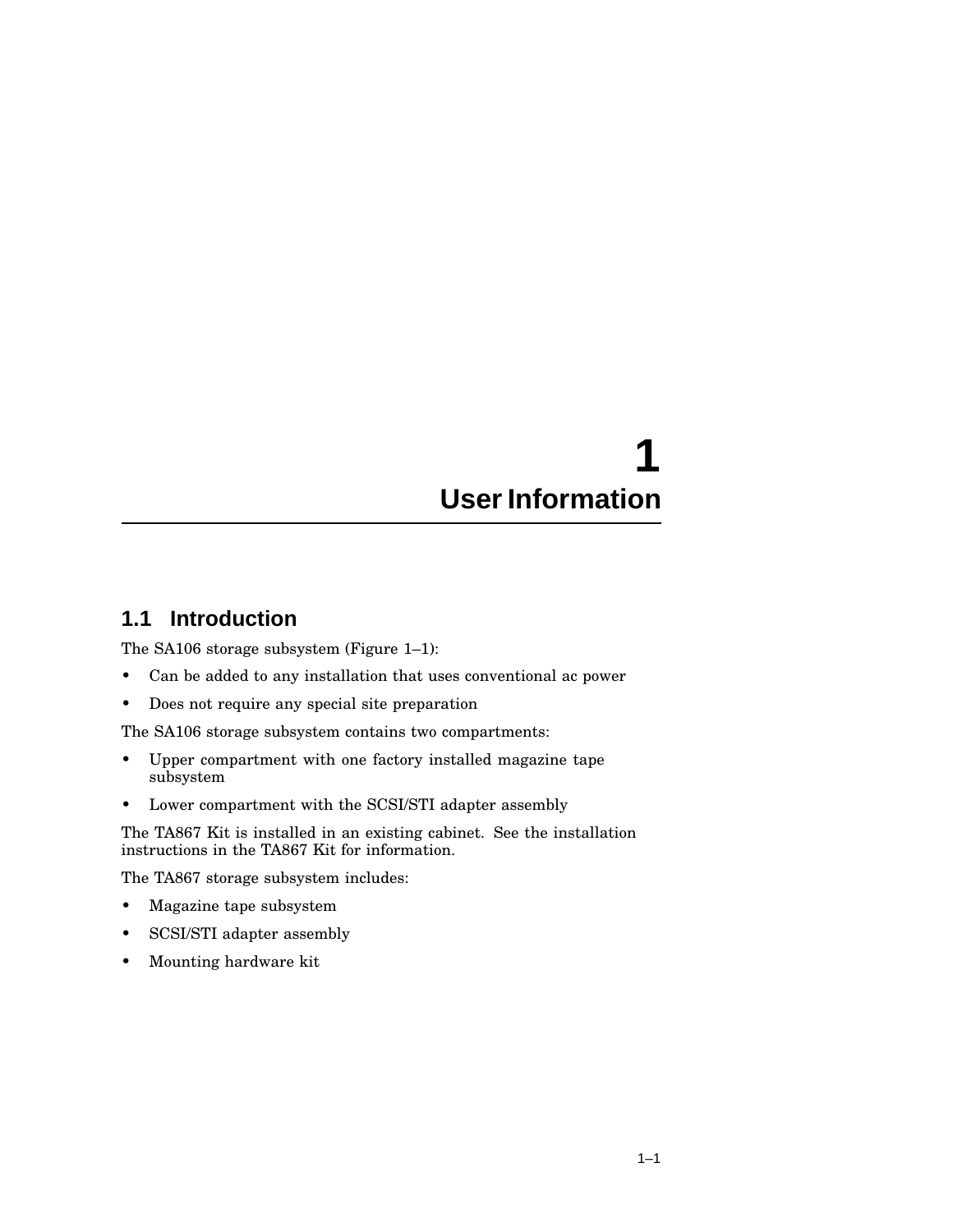1–2 User Information

**Figure 1–1 SA106 Storage Subsystem**



SHR-X0177\_91-DG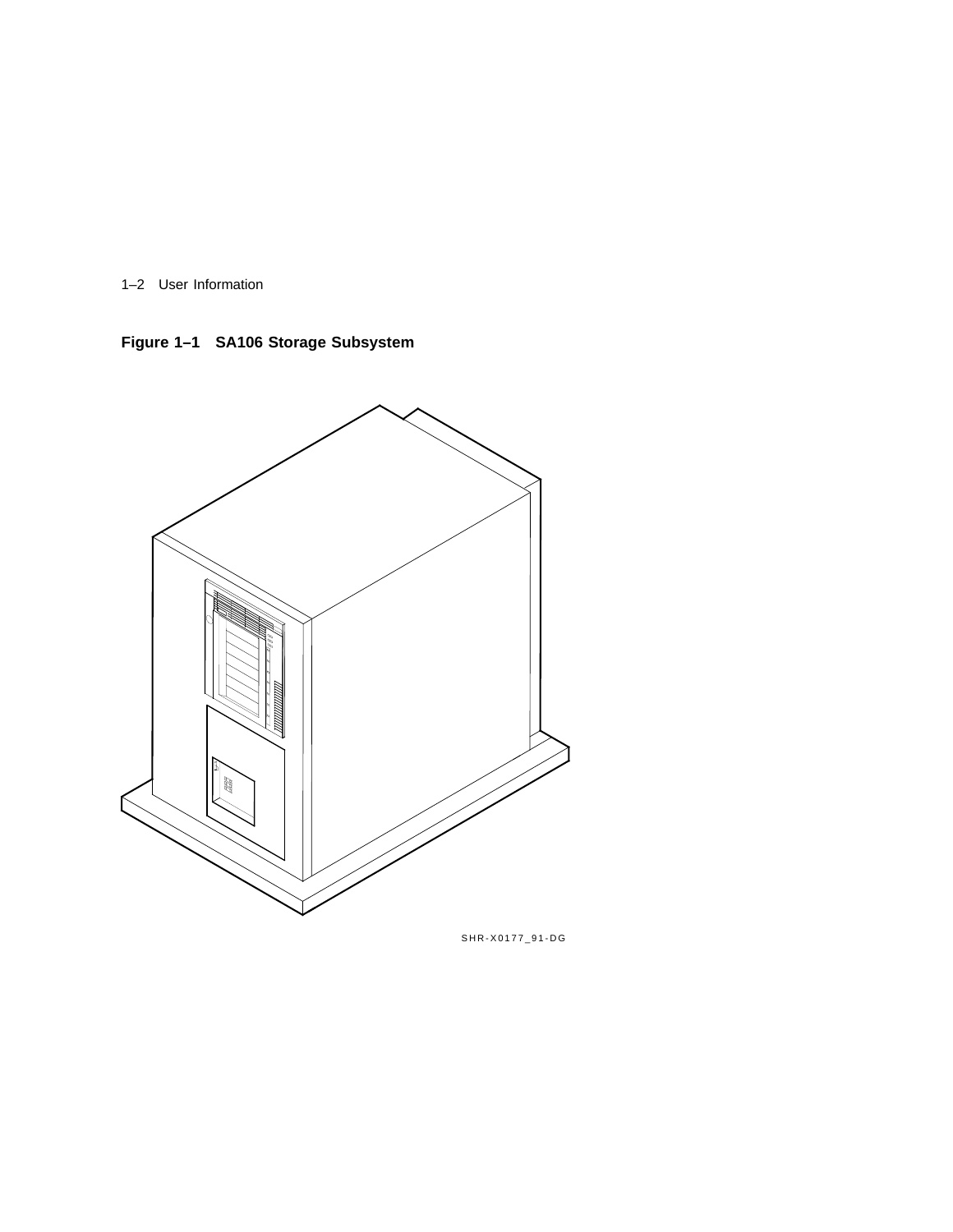User Information 1–3

## **1.2 Specifications**

Table 1–1 lists the specifications of the SA106/TA867 storage subsystem.

| <b>Characteristic</b>                       | SA106/TA867 Storage Subsystem                      |
|---------------------------------------------|----------------------------------------------------|
| Data backup<br>capacity                     | 42.0 GB                                            |
| Performance                                 | 800 KB/s sustained data rate                       |
| Power requirements                          | 100-120/220-240 Vac $(50/60 \text{ Hz})$           |
| Weight                                      | 86.184 kg (190 lb) (SA106 only)                    |
| Height                                      | 71.12 cm (28 in) (SA106 only)                      |
| Width                                       | $43.18$ cm $(17 \text{ in})$ (SA106 only)          |
| Length                                      | 86.36 cm (34 in) (SA106 only)                      |
| Communications<br>interface                 | STI bus                                            |
| Environmental<br>standard (operating)       | $10^{\circ}$ C to $40^{\circ}$ C<br>20 to 80% RH   |
| Environmental<br>standard<br>(nonoperating) | $-40^{\circ}$ C to 66 $^{\circ}$ C<br>10 to 90% RH |
| <b>EMI</b> certification                    | Meets applicable FCC standards for Class A devices |
| Safety certification                        | Meets UL, CSA, and IEC standards                   |
| Power consumption                           | 175 W                                              |

**Table 1–1 Specifications**

## **1.3 Related Documentation**

See the *Tx867 Series Magazine Tape Subsystem Owner's Manual* (EK– TX867–OM) for information on the magazine tape subsystem contained in the SA106 subsystem.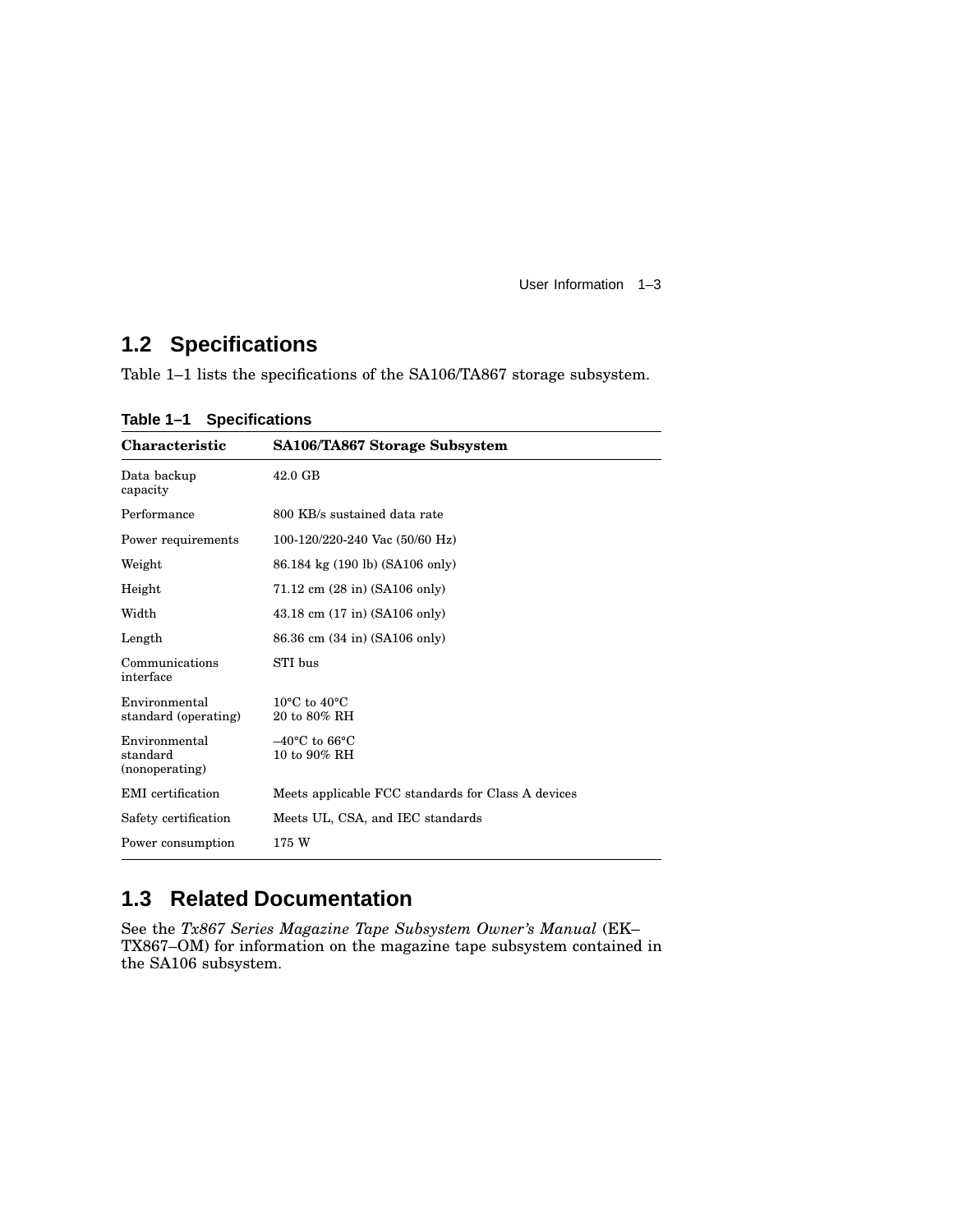# **2 Physical Installation**

## **2.1 Site Planning**

Follow the requirements in this section to prepare a site for the SA106 and TA867 subsystems.

#### **2.1.1 Space Requirements**

Leave enough space to remove the magazine tape subsystem from the front of the cabinet (about 1 meter). Also leave enough space to remove the SCSI/STI adapter assembly from the rear of the cabinet (about 1 meter).

#### **2.1.2 Power Requirements**

The subsystem can operate from 100 to 120 Vac at 60 Hz, or from 220 to 240 Vac at 50 Hz.

### **2.1.3 Environmental Requirements**

The SA106 and TA867 conform to a modified class A environment (general offices and workstations).

- When the SA106 and TA867 are operating, the temperature should range from 10°C to 40°C with relative humidity of 20 to 80% noncondensing
- When the SA106 and TA867 are not operating, the temperature should range from –40°C to 66°C with relative humidity of 10 to 90%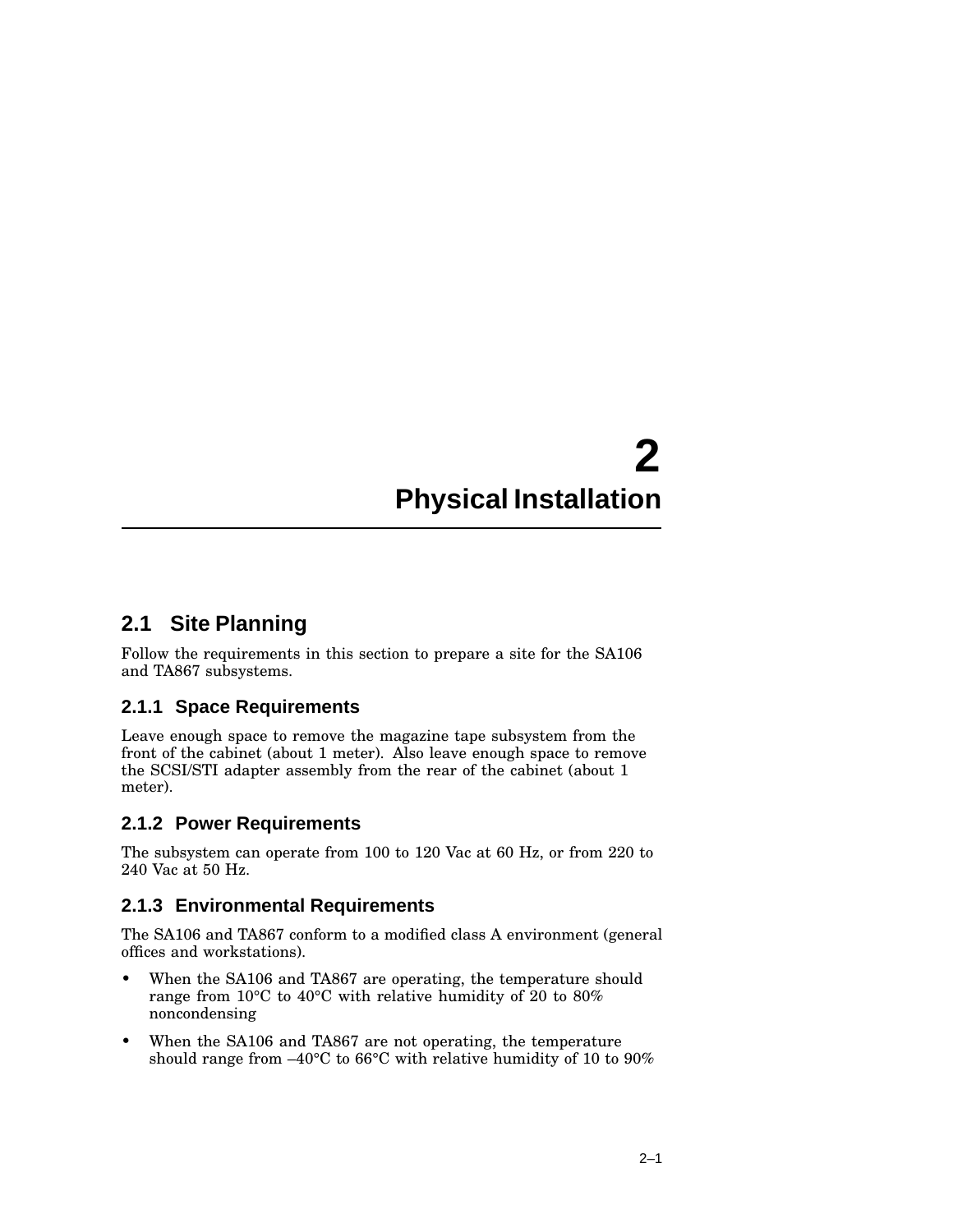2–2 Physical Installation

#### **2.1.4 STI Interconnect Cabling**

- 1. Connect the STI cable(s) to the rear of the SA106 chassis (Figure 2–1). Each cable is secured with two captive screws. For cabling of the TA867, see the documentation in the TA867 Kit.
- 2. Connect the HSC cable(s) to the K.SI module.

#### **NOTE**

#### **K.STI modules do not support the SA106 and TA867 storage subsystems.**

3. Assign a unique unit number to the magazine tape subsystem. The unit number is a decimal number between 0 and 255. To assign the unit number, use the push buttons on the side of the unit number switch to increase or decrease the number.

Transport numbers are always assigned in groups of four to each formatter. Transports are assigned the following unit numbers:

- 0 to 3 for the first formatter
- 4 to 7 on the second formatter of a system with two or more formatters
- 8 to 11 on the third formatter, and so on
- 4. Place a decal identifying the transport unit number just below the loader fault indicator on the magazine tape subsystem .

#### **2.1.5 STI Cables**

The SA106 storage subsystem will contain one, 25-foot STI cable. You will need a second cable for dual applications.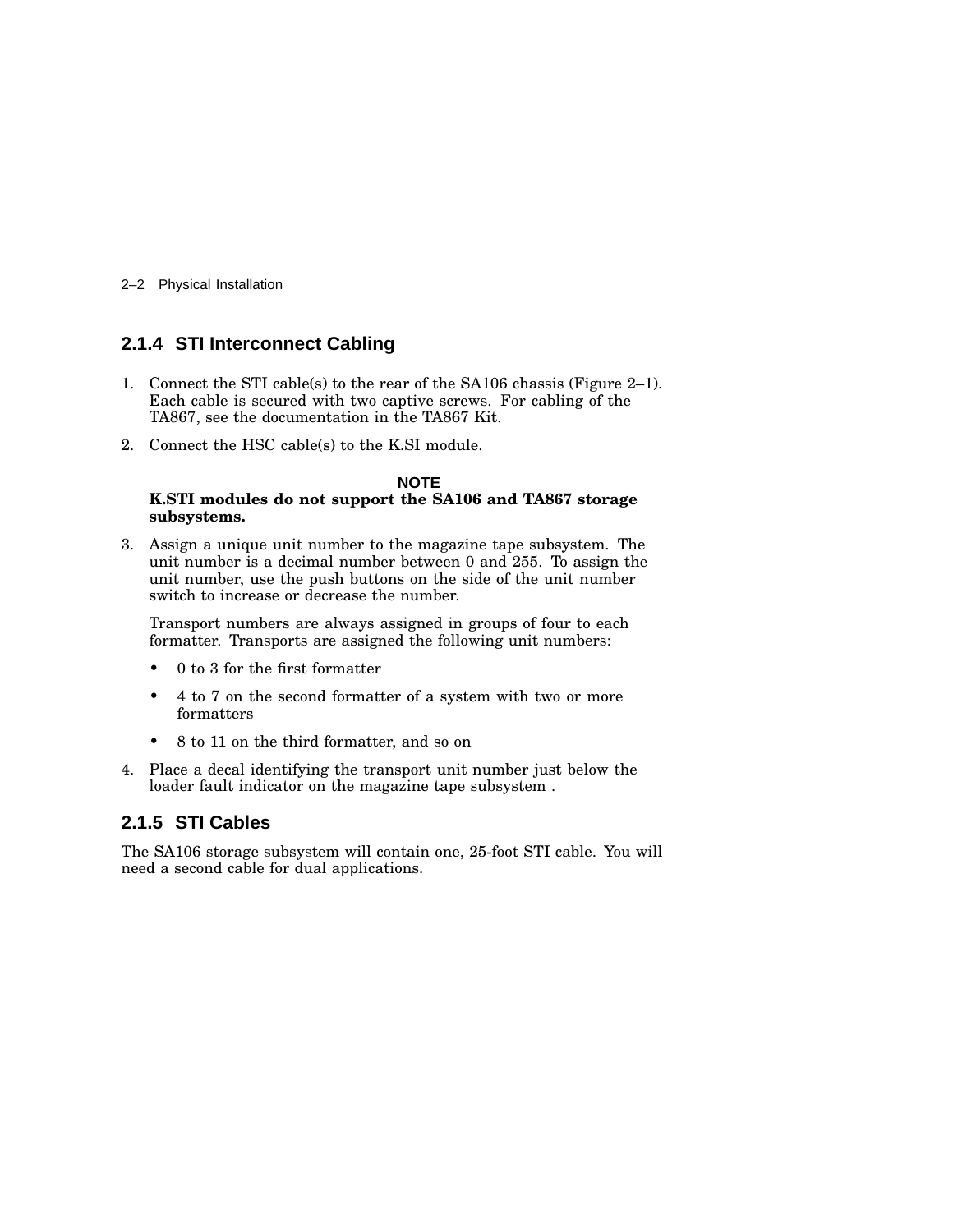Physical Installation 2–3

Table 2–1 lists part numbers and lengths of cables that can be connected to an SA106 storage subsystem:

| <b>Part numbers</b> | Length                             |
|---------------------|------------------------------------|
| <b>BC26V-03</b>     | $.914 \text{ m} (3 \text{ ft})$    |
| <b>BC26V-06</b>     | $1.828$ m $(6 \text{ ft})$         |
| BC26V-12            | $3.657$ m $(12 \text{ ft})$        |
| BC26V-25            | $7.62 \text{ m} (25 \text{ ft})$   |
| <b>BC26V-50</b>     | $15.519 \text{ m} (50 \text{ ft})$ |
| BC26V–6D            | $1.93 \text{ m}$ (6 ft 4 in)       |
| <b>BC26V-7L</b>     | $2.387$ m $(7 ft 10 in)$           |
| <b>BC26V-80</b>     | $24.663$ m $(80$ ft)               |

**Table 2–1 STI Interconnect Cables**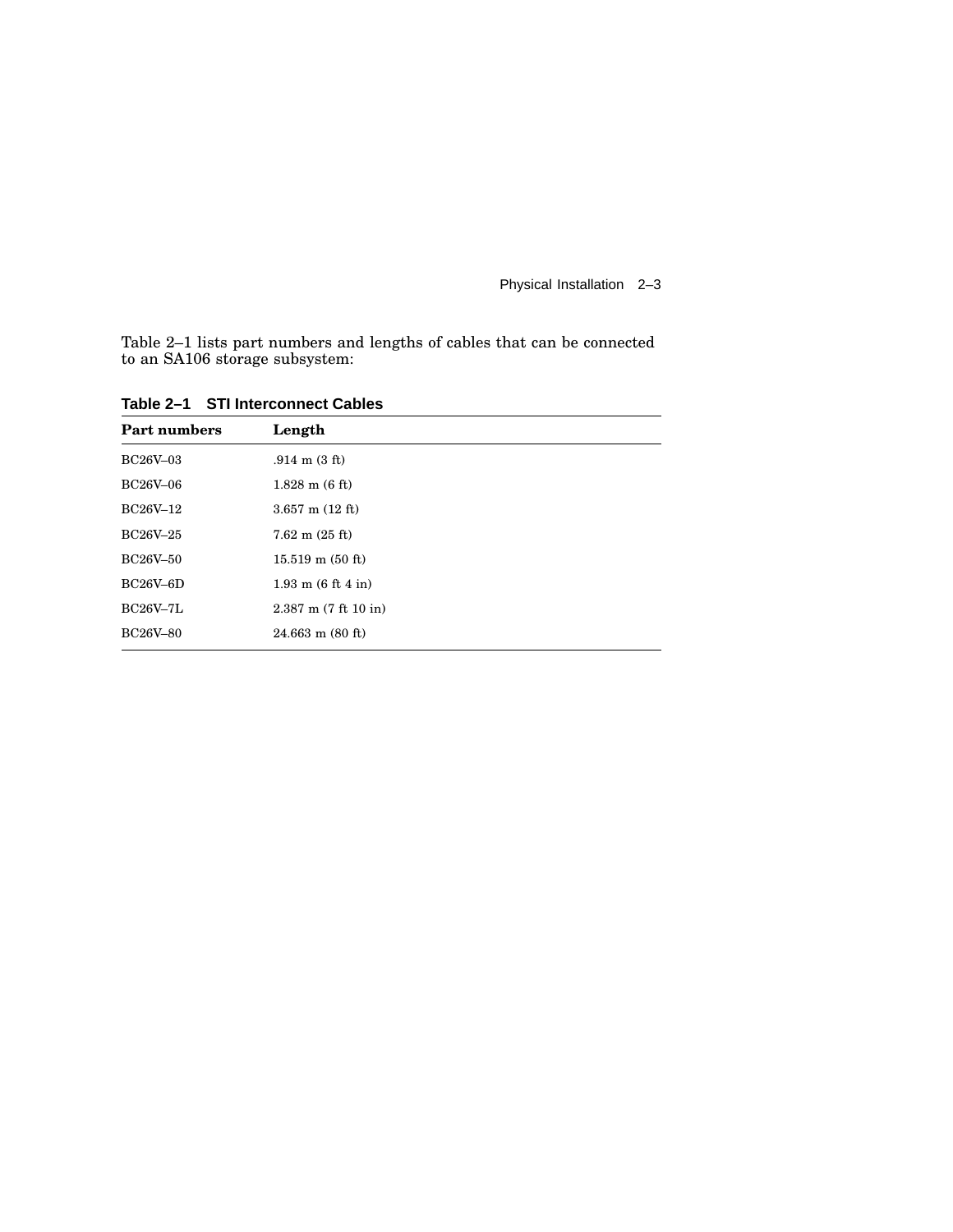

**Figure 2–1 SA106 Rear View**

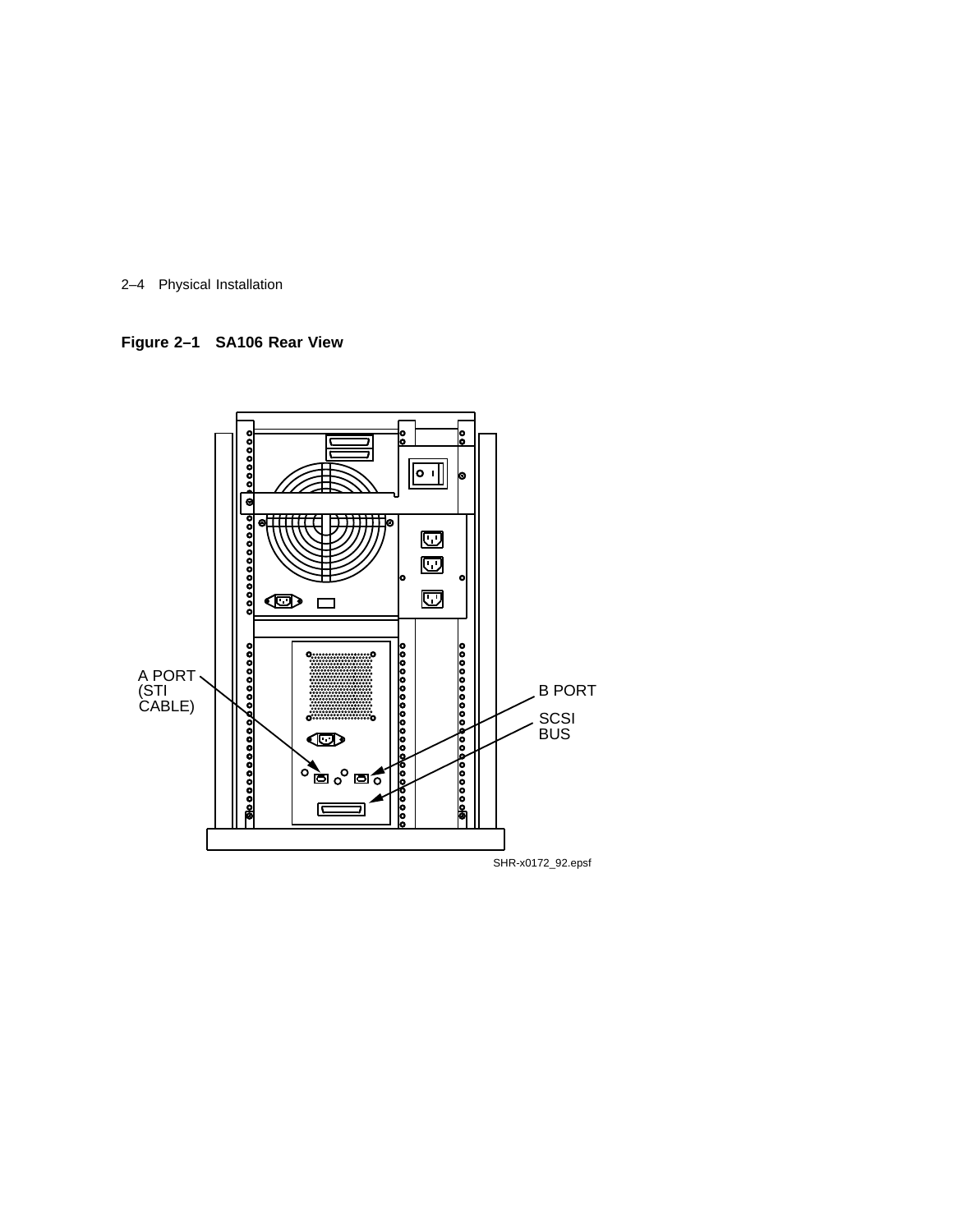# **3 Acceptance Testing**

#### **3.1 Power-on Self-test**

See the *Tx867 Series Magazine Tape Subsystem Owners Manual* (EK– TX867–OM) for information on power-on self-test (POST) for the magazine tape subsystem.

### **3.2 Diagnostics**

The two diagnostic tests for the SA106 and TA867 subsystems are ILTAPE and ILEXER:

- **In-Line Tape Diagnostic (ILTAPE)**–A canned sequence diagnostic that tests the SA106 and TA867 functions by using the basic tape commands.
- **In-Line Exerciser (ILEXER)** This diagnostic exercises from 1 to 10 units in any combination of disk and drives connected to an HSC. Logic is tested by writing and reading predetermined data patterns and recording modes.

ILTAPE and ILEXER are run from the HSC ASCII port. See the appropriate HSC user documentation for more information.

To test the SA106 or TA867:

- 1. Run ILTAPE for three passes. No errors are allowed. (When both STI ports are used, run ILTAPE through the second port for one pass also.)
- 2. Run ILEXER for 15 minutes. (When both STI ports are used, run ILEXER through the second port for 15 minutes also.)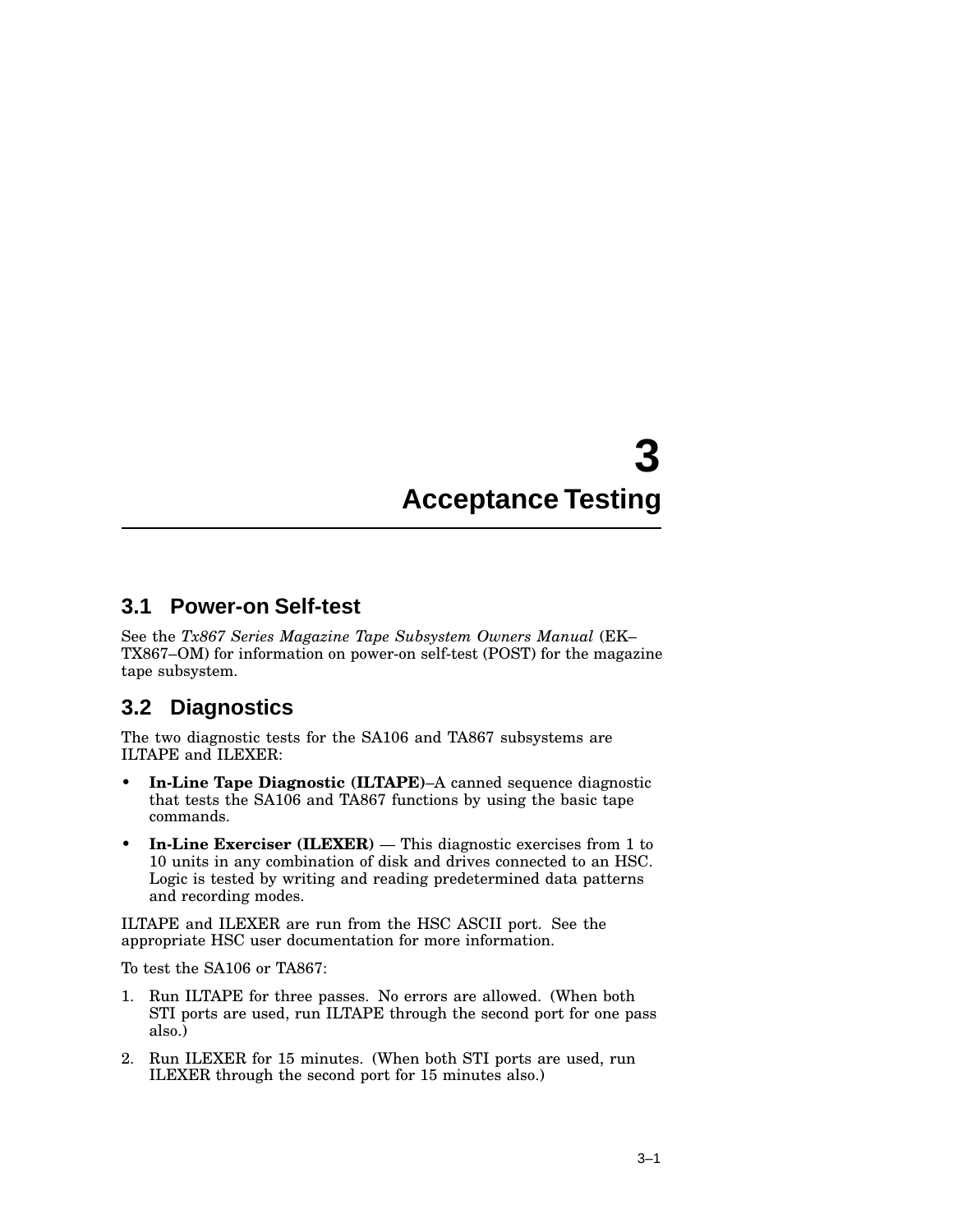# **4 Operation**

## **4.1 Controls and Indicators**

The following are the indicators and switches on the SCSI/STI adapter module:

- Port select
- Fault
- Ready
- Unit number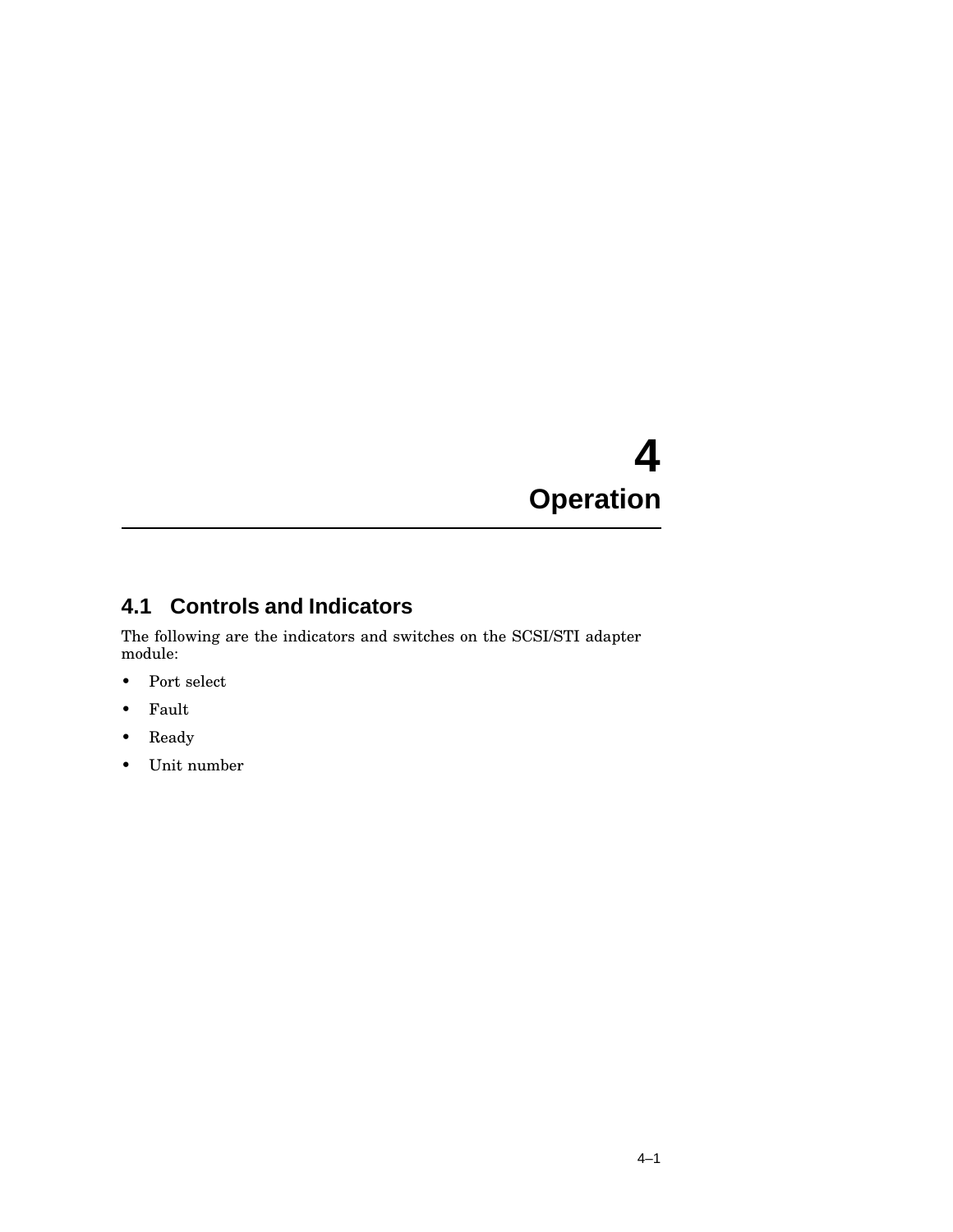#### 4–2 Operation

Table 4–1 lists the function and state of each control/indicator:

| Control       |                                                                                                                                                                                                  |
|---------------|--------------------------------------------------------------------------------------------------------------------------------------------------------------------------------------------------|
| /Indicator    | <b>Function/State</b>                                                                                                                                                                            |
| Port Select A | In the enable (in) position, PORT SELECT A allows the HSC to<br>access port A. Under microprogram control, the HSC can then<br>cause port A to go on line.                                       |
|               | Placing Port Select A in the disable (out) position with port A on<br>line causes serious errors at the HSC.                                                                                     |
|               | Port Select A lights when port A is on line (ready to receive any<br>command or data).                                                                                                           |
| Port Select B | The definition of Port Select B for port B is the same as the<br>definition of Port Select A for port A.                                                                                         |
| Fault         | The fault indicator lights when a potentially fatal error has been<br>detected in the formatter. Even though an error has occurred, the<br>formatter still attempts to communicate with the HSC. |
|               | With a fatal error present, press the Fault switch to clear the<br>error.                                                                                                                        |
| Ready         | The ready indicator lights after the SCSI/STI adapter successfully<br>completed its power-on self-tests (POST).                                                                                  |
| Unit number   | DSA unit number                                                                                                                                                                                  |
| TZ867         | See the Tx867 Series Magazine Tape Subsystem Owner's Manual                                                                                                                                      |

**Table 4–1 SA106 and TA867 Controls and Indicators**

Figure 4–1 shows the SA106 configuration.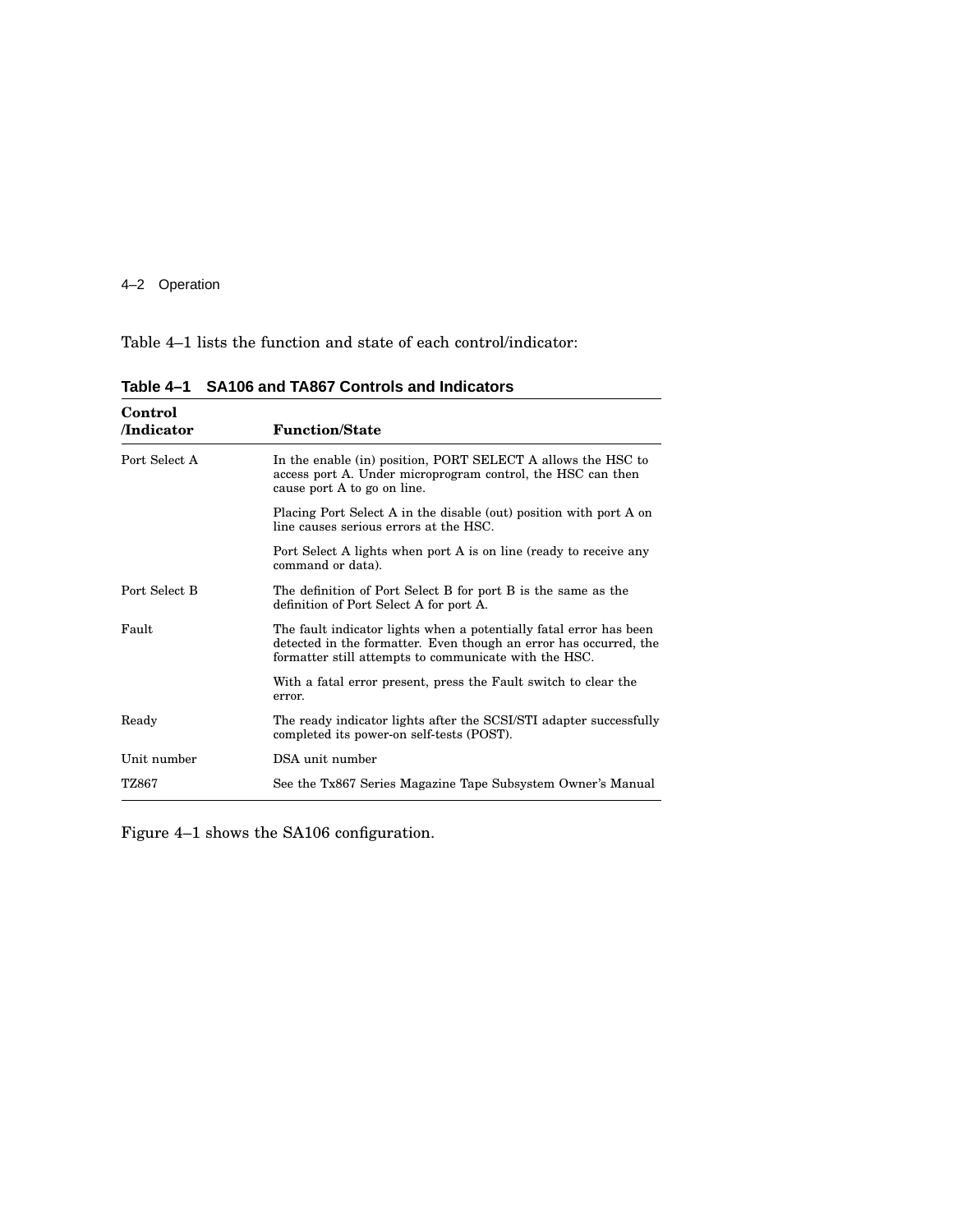Operation 4–3

**Figure 4–1 SA106 and TA867 Controls and Indicators**



SHR-X0170\_91-DG